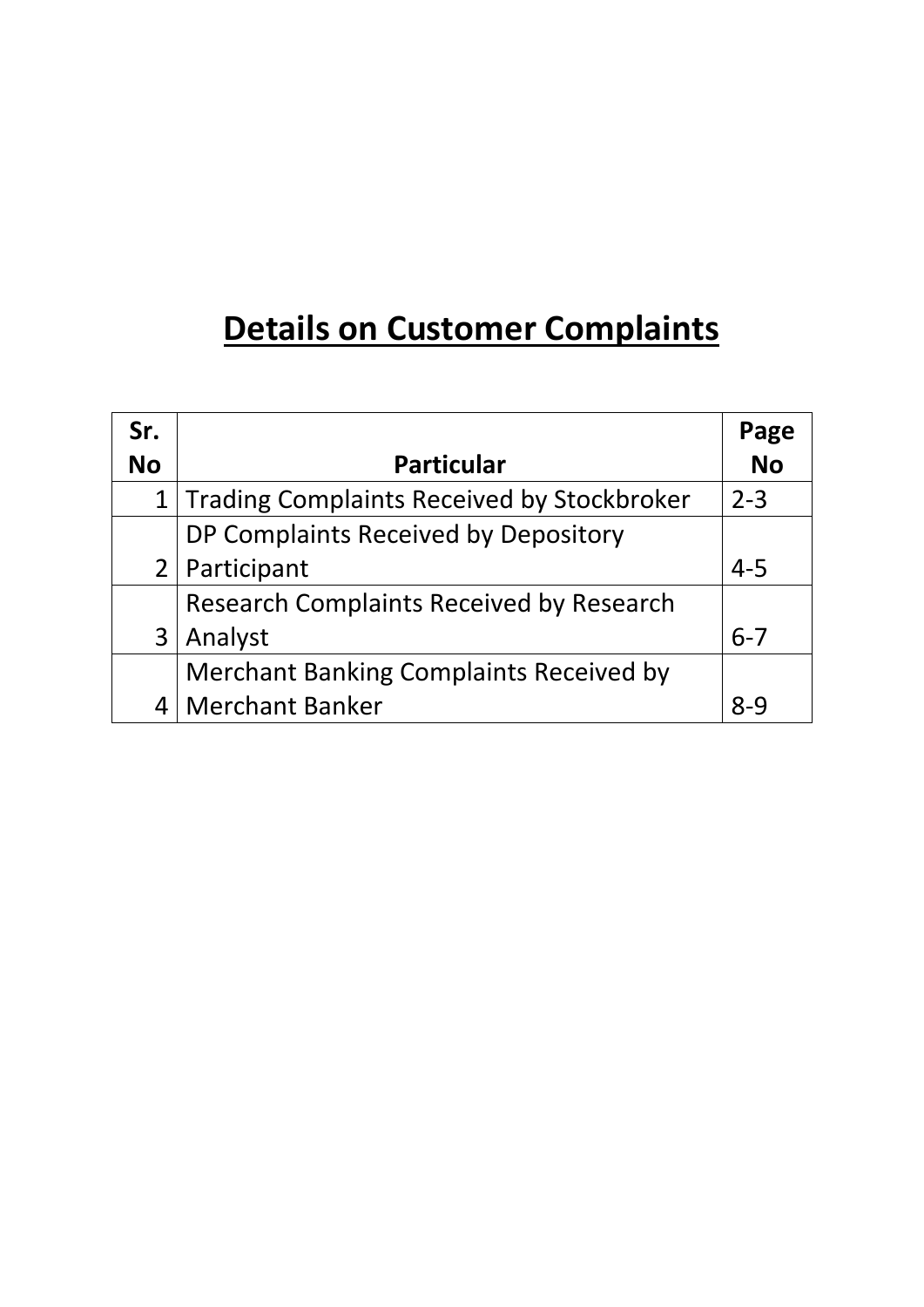

## **Complaints received by Stockbrokers bearing SEBI Registration number- INZ000163138 for the month of May 2022**

#### **Data for every month ending – May 2022**

| Sr.No                   | <b>Received</b><br>from             | <b>Carried forward</b><br>from previous<br>month | <b>Received</b><br>during the<br>month | <b>Total</b><br>Pending | Resolved*      | Pending at the end of the<br>month**        |                                             | Average<br><b>Resolution</b><br>time^ (in<br>days) |
|-------------------------|-------------------------------------|--------------------------------------------------|----------------------------------------|-------------------------|----------------|---------------------------------------------|---------------------------------------------|----------------------------------------------------|
|                         |                                     |                                                  |                                        |                         |                | <b>Pending for</b><br>less than 3<br>months | <b>Pending for</b><br>more than<br>3 months |                                                    |
| $\mathbf{1}$            | Directly from<br>Investors          | 0                                                | 0                                      | $\Omega$                | 0              | $\mathbf 0$                                 | 0                                           | 0                                                  |
| $\overline{2}$          | SEBI<br>(SCORES)                    | 0                                                | $\mathbf 0$                            | 0                       | 0              | $\mathbf 0$                                 | $\mathbf 0$                                 | $\mathbf 0$                                        |
| $\overline{\mathbf{3}}$ | Stock<br>Exchanges<br>(if relevant) | $\mathbf{1}$                                     | $\overline{2}$                         | 0                       | $\overline{2}$ | $\mathbf 0$                                 | $\mathbf 0$                                 | 0                                                  |
| 4                       | <b>Other Sources</b><br>(if any)    | 0                                                | 0                                      | $\Omega$                | 0              | $\mathbf 0$                                 | $\mathbf 0$                                 | 0                                                  |
| 5                       | Grand<br>Total                      | $\mathbf{1}$                                     | $\mathbf{1}$                           | $\Omega$                | $\overline{2}$ | $\mathbf 0$                                 | $\mathbf 0$                                 | 0                                                  |

## **Monthly Trend for disposal of complaints FY 21-22**

| Sr.No          | <b>Month</b>      | <b>Carried forward from</b><br>previous month | Received | Resolved *     | Pending ** |
|----------------|-------------------|-----------------------------------------------|----------|----------------|------------|
| 1              | April 2022        | 0                                             | 3        | $\overline{2}$ | 1          |
| $\overline{2}$ | May 2022          | 1                                             | 1        | 2              | 0          |
| 3              | June 2022         |                                               |          |                |            |
| 3              | <b>July 2022</b>  |                                               |          |                |            |
| 5.             | August 2022       |                                               |          |                |            |
| 6              | September 2022    |                                               |          |                |            |
| $\overline{7}$ | October 2022      |                                               |          |                |            |
| 8              | November 2022     |                                               |          |                |            |
| 9              | December 2022     |                                               |          |                |            |
| 10             | January 2023      |                                               |          |                |            |
| 11             | February 2023     |                                               |          |                |            |
| 12             | <b>March 2023</b> |                                               |          |                |            |
|                | Grand             | 1                                             | 4        | 4              | 1          |
|                | <b>Total</b>      |                                               |          |                |            |

\*Should include complaints of previous months resolved in the current month, if any.

\*\*Should include total complaints pending as on the last day of the month, if any.

^Average resolution time is the sum total of time taken to resolve each complaint in the current month divided by total number of complaints resolved in the current month.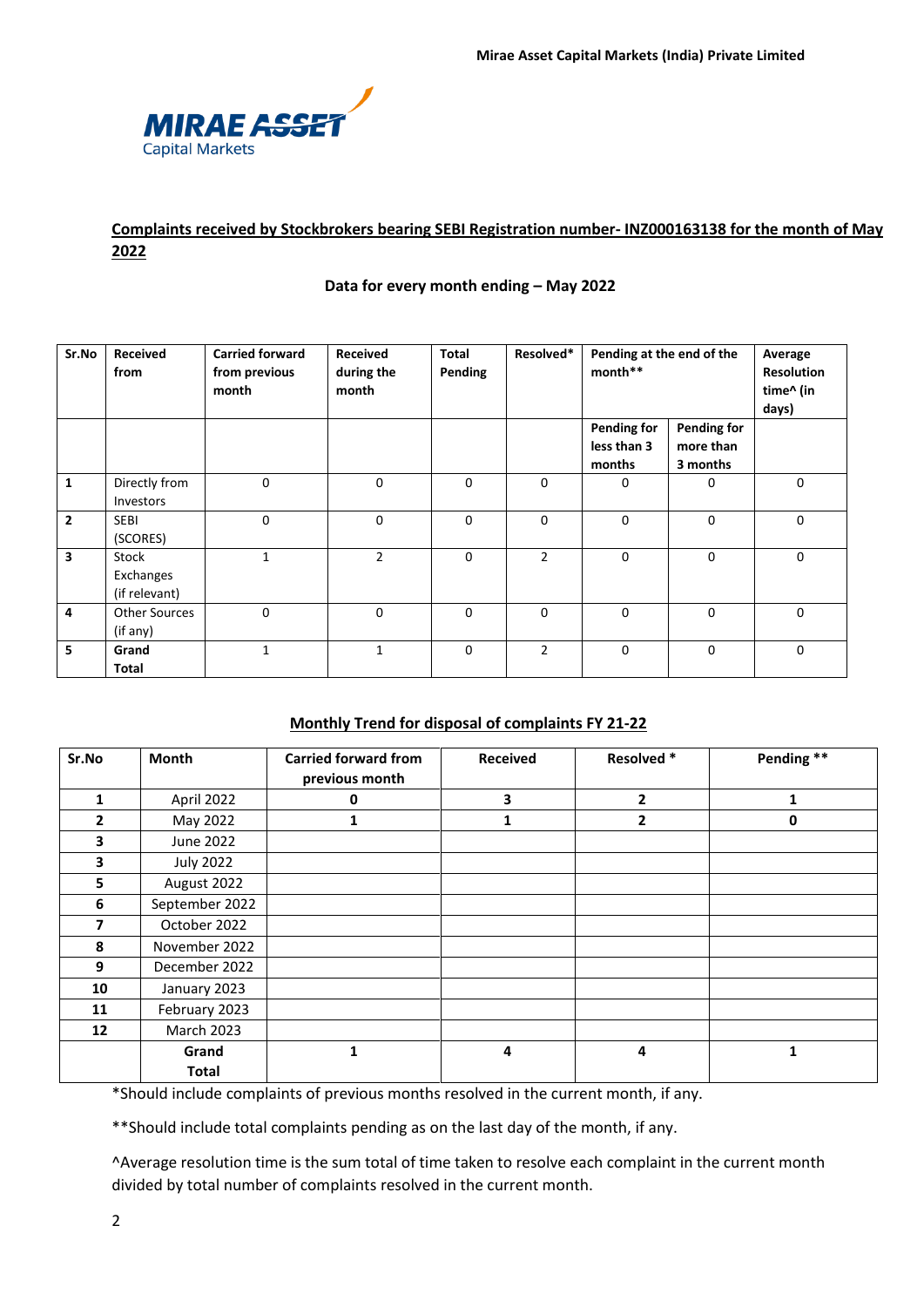

# **Trend of annual disposal of complaints**

| Sr.No | Year    | <b>Carried forward from</b><br>previous month of the<br>year | <b>Received during</b><br>the year | <b>Resolved during</b><br>the year* | Pending at the end of<br>month (As on May<br>2022) |
|-------|---------|--------------------------------------------------------------|------------------------------------|-------------------------------------|----------------------------------------------------|
|       | 2018-19 |                                                              |                                    |                                     |                                                    |
|       | 2019-20 |                                                              |                                    |                                     |                                                    |
|       | 2020-21 |                                                              |                                    |                                     |                                                    |
|       | 2021-22 |                                                              |                                    |                                     |                                                    |
|       | 2022-23 |                                                              |                                    |                                     |                                                    |
|       | Grand   |                                                              |                                    |                                     |                                                    |
|       | Total   |                                                              |                                    |                                     |                                                    |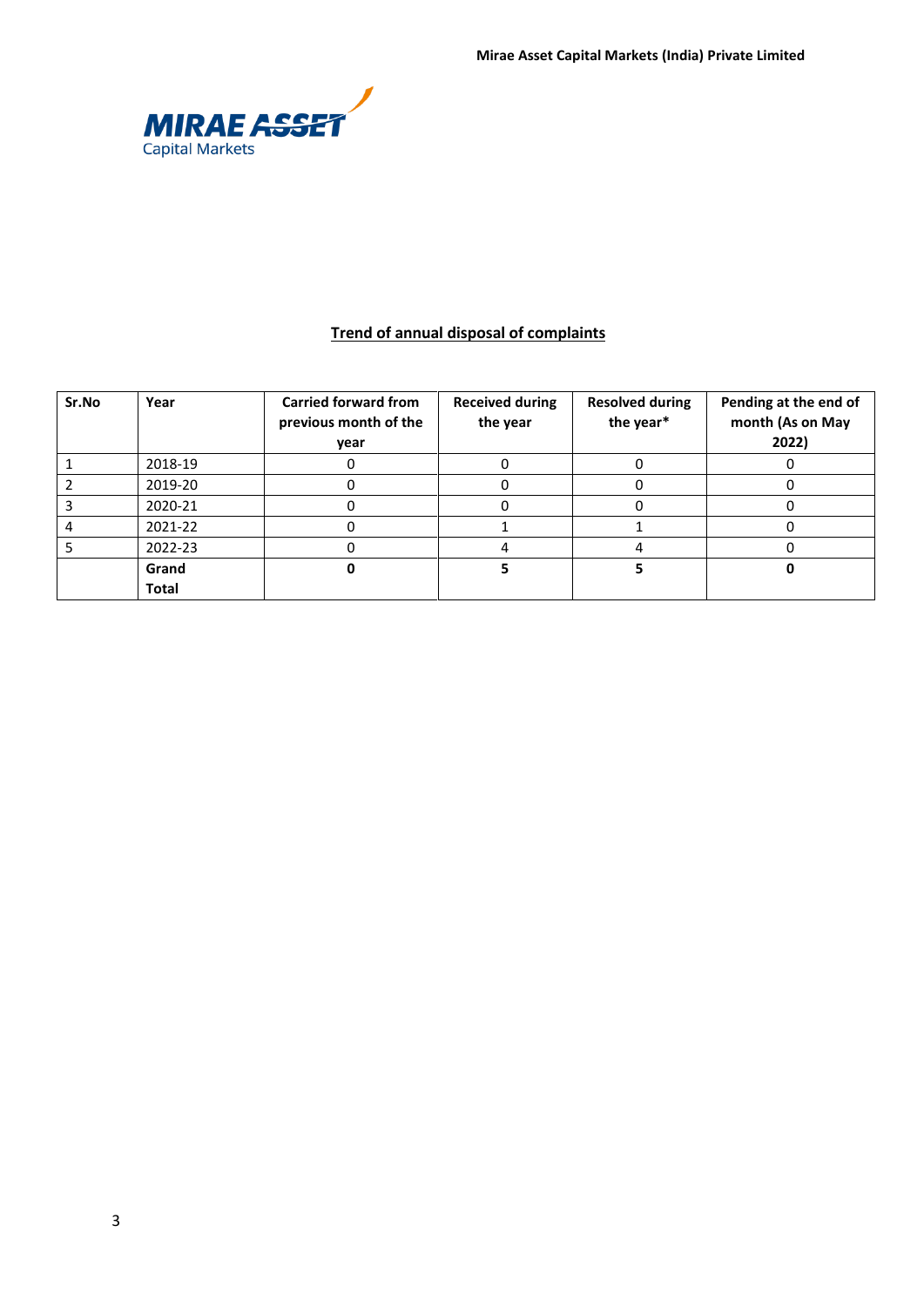

*Complaints received by Depository Participants bearing SEBI Registration number IN-DP-589-2021 for the month of May 2022.*

| Sr.No          | <b>Received</b><br>from          | <b>Carried</b><br>forward from<br>previous<br>month | <b>Received</b><br>during the<br>month | <b>Total</b><br>Pending | Resolved* | Pending at the end of<br>the month**    |                                         | Average<br><b>Resolution</b><br>time^ (in<br>days) |
|----------------|----------------------------------|-----------------------------------------------------|----------------------------------------|-------------------------|-----------|-----------------------------------------|-----------------------------------------|----------------------------------------------------|
|                |                                  |                                                     |                                        |                         |           | Pending<br>for less<br>than 3<br>months | Pending<br>for more<br>than 3<br>months |                                                    |
| $\mathbf{1}$   | Directly from<br>Investors       | $\mathbf 0$                                         | $\mathbf 0$                            | $\Omega$                | $\Omega$  | $\Omega$                                |                                         | 0                                                  |
| $\overline{2}$ | <b>SEBI</b><br>(SCORES)          | 0                                                   | 0                                      | 0                       | 0         | 0                                       |                                         | 0                                                  |
| 3              | Depositories                     | 0                                                   | 0                                      | 0                       | 0         | 0                                       |                                         | 0                                                  |
| 4              | <b>Other Sources</b><br>(if any) | 0                                                   | 0                                      | 0                       | 0         | 0                                       |                                         | 0                                                  |
| 5              | Grand<br><b>Total</b>            | 0                                                   | 0                                      | 0                       | 0         | 0                                       |                                         | 0                                                  |

#### **Data for every month ending – May 2022**

## **Trend of Monthly disposal of Complaints (FY 22-23)**

| Sr.No        | Month             | <b>Carried forward from</b><br>previous month | <b>Received</b> | Resolved * | Pending **   |
|--------------|-------------------|-----------------------------------------------|-----------------|------------|--------------|
| 1            | April 2022        | 0                                             | $\mathbf 0$     | 0          | 0            |
| $\mathbf{2}$ | May 2022          | 0                                             | $\mathbf 0$     | 0          | 0            |
| 3            | June 2022         |                                               |                 |            |              |
| 3            | <b>July 2022</b>  |                                               |                 |            |              |
| 5            | August 2022       |                                               |                 |            |              |
| 6            | September 2022    |                                               |                 |            |              |
| 7            | October 2022      |                                               |                 |            |              |
| 8            | November 2022     |                                               |                 |            |              |
| 9            | December 2022     |                                               |                 |            |              |
| 10           | January 2023      |                                               |                 |            |              |
| 11           | February 2023     |                                               |                 |            |              |
| 12           | <b>March 2023</b> |                                               |                 |            |              |
|              | Grand             | $\mathbf 0$                                   | $\mathbf{0}$    | 0          | $\mathbf{0}$ |
|              | <b>Total</b>      |                                               |                 |            |              |

\*Should include complaints of previous months resolved in the current month, if any.

\*\*Should include total complaints pending as on the last day of the month, if any.

^Average resolution time is the sum total of time taken to resolve each complaint in the current month divided by total number of complaints resolved in the current month.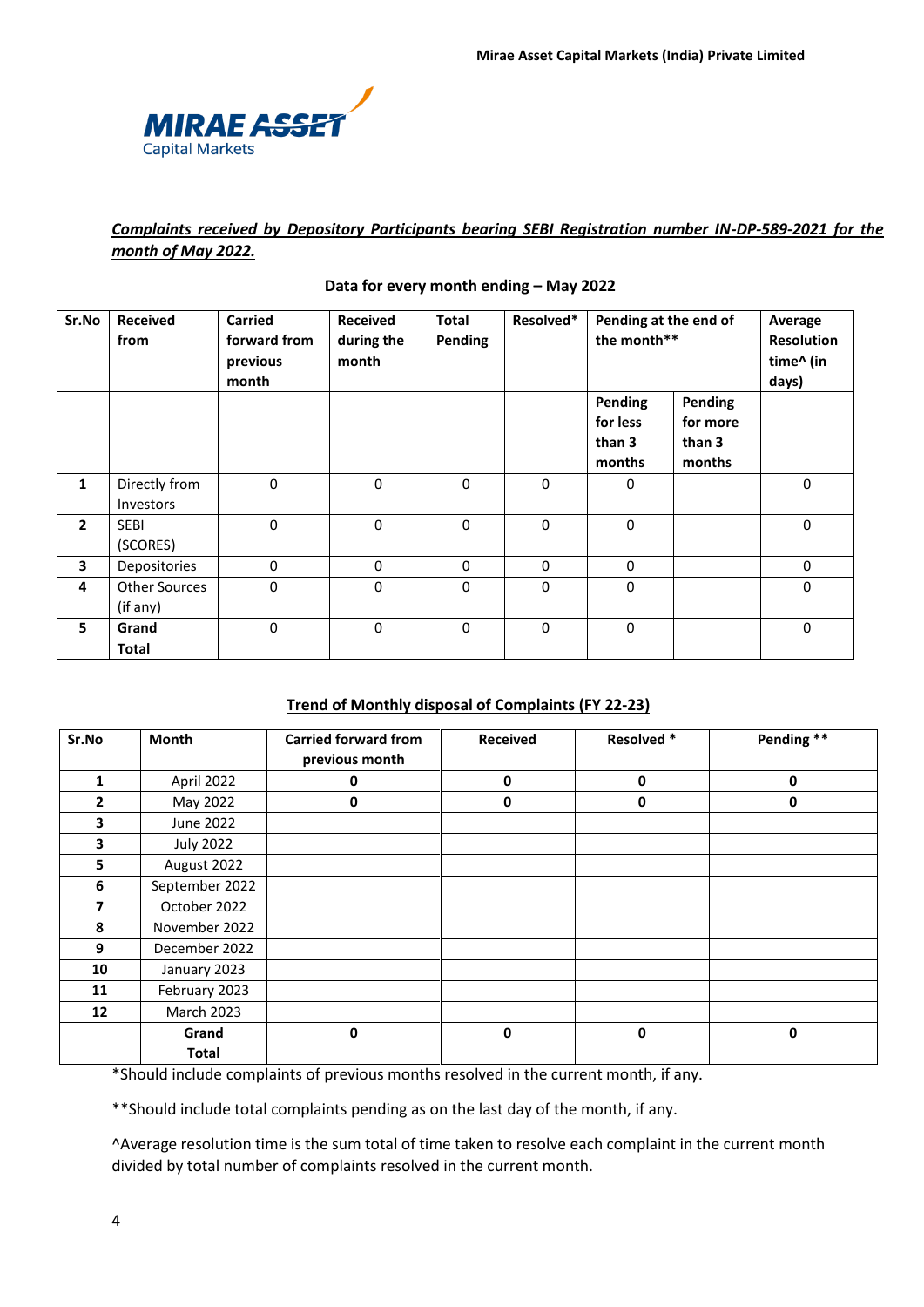**Mirae Asset Capital Markets (India) Private Limited** 



# **Trend of annual disposal of complaints**

| Sr.No | Year    | <b>Carried forward from</b><br>previous month | <b>Received during the</b><br>month | <b>Resolved during the</b><br>month* | Pending at the end of the<br>year (As on May 2022) |
|-------|---------|-----------------------------------------------|-------------------------------------|--------------------------------------|----------------------------------------------------|
|       | 2018-19 | <b>NA</b>                                     | <b>NA</b>                           | <b>NA</b>                            | <b>NA</b>                                          |
|       | 2019-10 | <b>NA</b>                                     | <b>NA</b>                           | <b>NA</b>                            | <b>NA</b>                                          |
|       | 2020-21 | <b>NA</b>                                     | <b>NA</b>                           | <b>NA</b>                            | <b>NA</b>                                          |
|       | 2021-22 |                                               |                                     | 0                                    | 0                                                  |
|       | 2022-23 |                                               |                                     | U                                    |                                                    |
|       | Grand   |                                               |                                     | 0                                    | O                                                  |
|       | Total   |                                               |                                     |                                      |                                                    |

\*SEBI CDSL Depository Participant Registration was received in the month of May 2021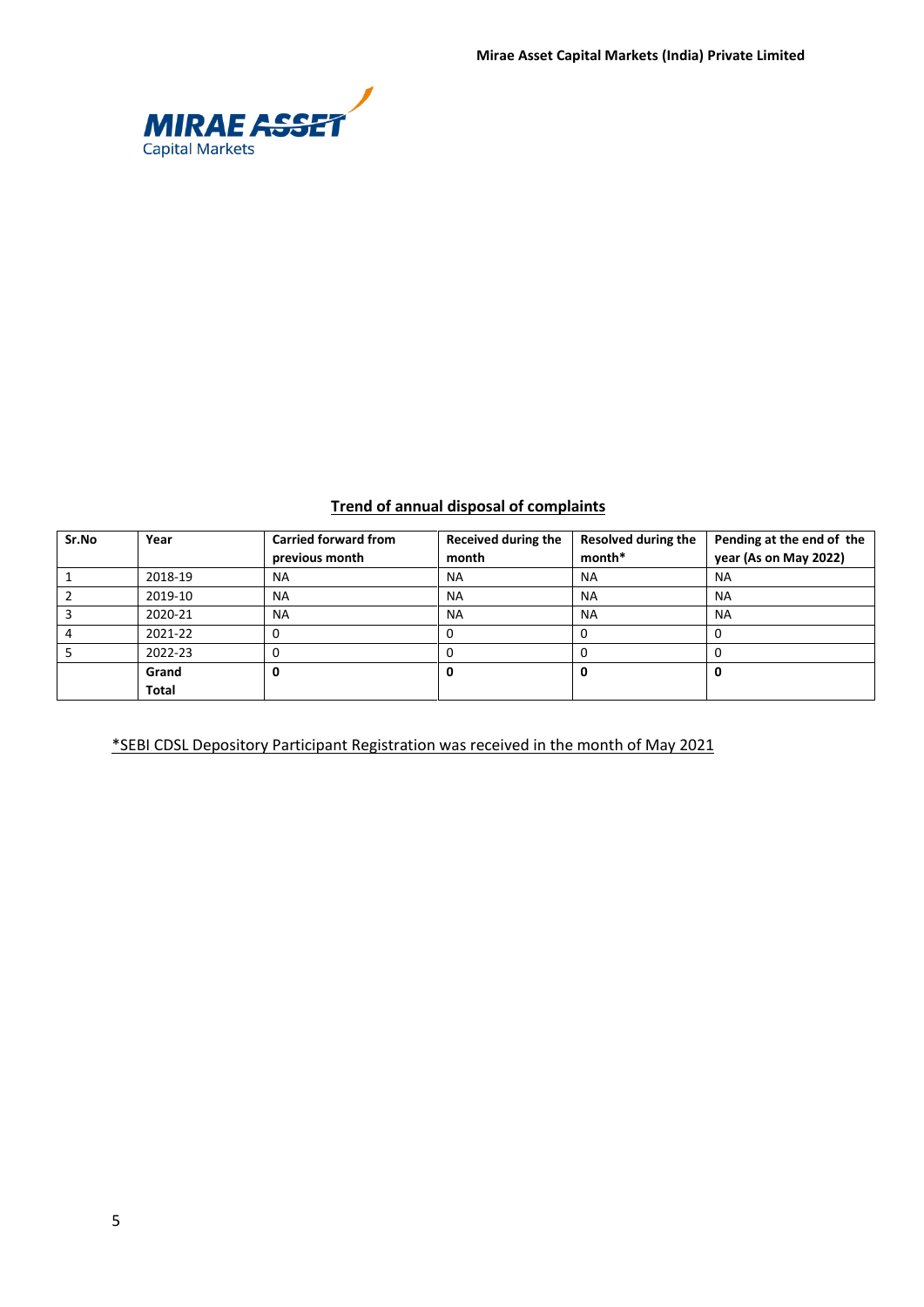

## *Complaints received by Research Analyst bearing SEBI Registration number INH000007526 forthe month of May 2022.*

| Sr.No                   | <b>Received from</b>       | Pending<br>at the<br>end<br>of last<br>month | <b>Received</b> | Resolved* | <b>Total</b><br>Pending # | <b>Pending complaints</b><br>> 3 month | <b>Average Resolution</b><br>time^ (in days) |
|-------------------------|----------------------------|----------------------------------------------|-----------------|-----------|---------------------------|----------------------------------------|----------------------------------------------|
| 1                       | Directly from<br>Investors | 0                                            | 0               | 0         | $\Omega$                  | 0                                      | 0                                            |
| $\overline{2}$          | <b>SEBI</b><br>(SCORES)    | 0                                            | 0               | 0         | 0                         | 0                                      | 0                                            |
| $\overline{\mathbf{3}}$ | Other Sources<br>(if any)  | 0                                            | 0               | 0         | 0                         | 0                                      | 0                                            |
|                         | Grand<br><b>Total</b>      | $\Omega$                                     | 0               | 0         | 0                         | 0                                      | 0                                            |

#### **Data for every month ending – May 2022**

^ Average Resolution time is the sum total of time taken to resolve each complaint in days, in the current month divided by total number of complaints resolved in the current month.

#### **Trend of monthly disposal of complaints (FY 22-23)**

| Sr.No          | <b>Month</b>      | <b>Carried forward from</b><br>previous month | <b>Received</b> | Resolved *  | Pending ** |
|----------------|-------------------|-----------------------------------------------|-----------------|-------------|------------|
| 1              | April 2022        | 0                                             | $\mathbf 0$     | $\mathbf 0$ | 0          |
| $\mathbf{2}$   | May 2022          | 0                                             | 0               | 0           | 0          |
| 3              | June 2022         |                                               |                 |             |            |
| 3              | <b>July 2022</b>  |                                               |                 |             |            |
| 5              | August 2022       |                                               |                 |             |            |
| 6              | September 2022    |                                               |                 |             |            |
| $\overline{ }$ | October 2022      |                                               |                 |             |            |
| 8              | November 2022     |                                               |                 |             |            |
| 9              | December 2022     |                                               |                 |             |            |
| 10             | January 2023      |                                               |                 |             |            |
| 11             | February 2023     |                                               |                 |             |            |
| 12             | <b>March 2023</b> |                                               |                 |             |            |
|                | Grand             | 0                                             | 0               | 0           | 0          |
|                | <b>Total</b>      |                                               |                 |             |            |

\* Inclusive of complaints of previous months resolved in the current month

# Inclusive of complaints pending as on the last day of the month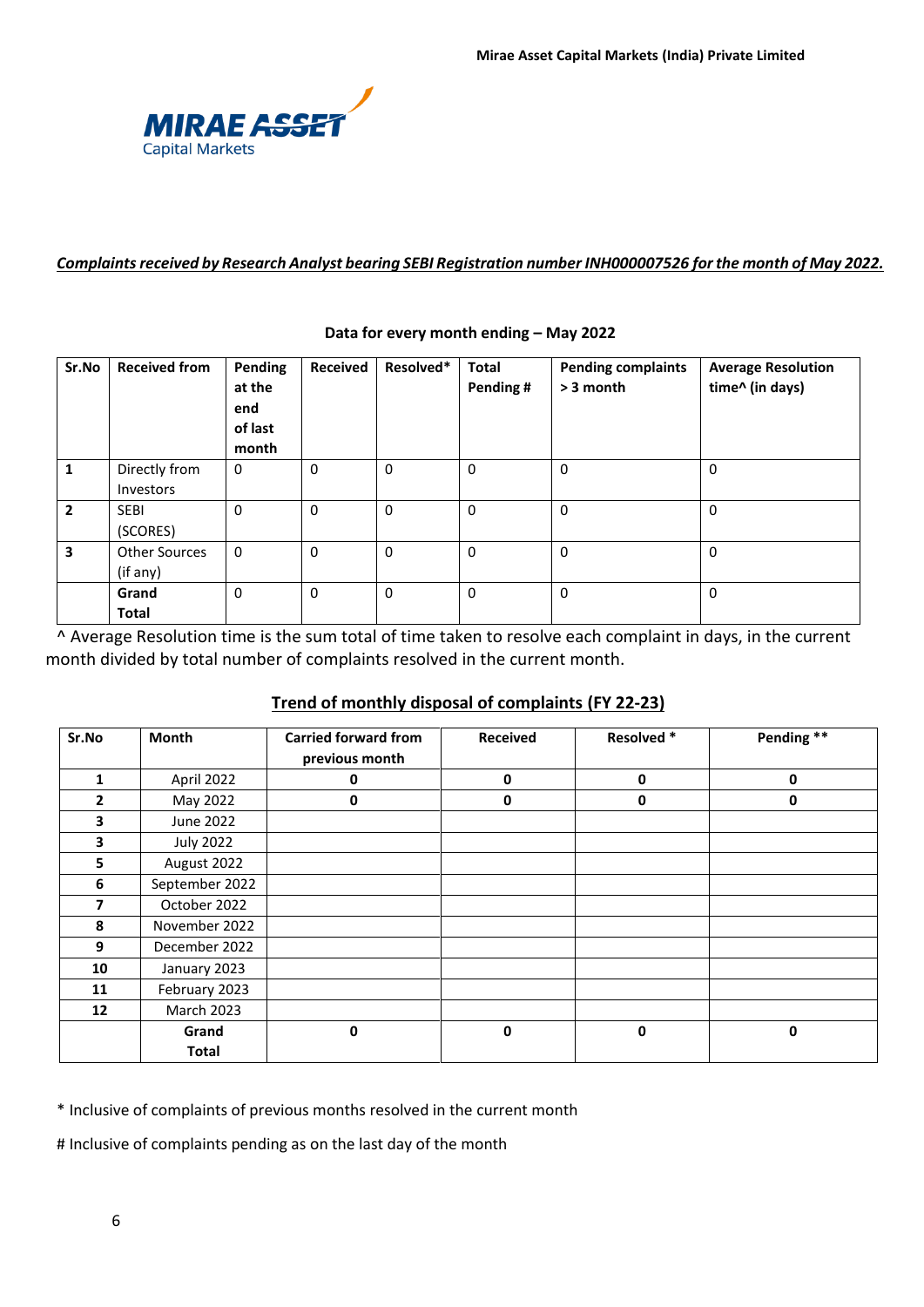

# **Trend of annual disposal of complaints**

| Sr.No | Year         | <b>Carried forward from</b><br>previous month | <b>Received during</b><br>the month | <b>Resolved during</b><br>the month* | Pending at the end<br>of the year (As on<br>May 2022) |
|-------|--------------|-----------------------------------------------|-------------------------------------|--------------------------------------|-------------------------------------------------------|
|       | 2019-20      | <b>NA</b>                                     | <b>NA</b>                           | <b>NA</b>                            | <b>NA</b>                                             |
|       | 2020-21      | 0                                             |                                     |                                      | 0                                                     |
|       | 2021-22      | 0                                             | O                                   | 0                                    | 0                                                     |
|       | 2022-23      | 0                                             |                                     | 0                                    | 0                                                     |
|       | Grand        | 0                                             | 0                                   | 0                                    | 0                                                     |
|       | <b>Total</b> |                                               |                                     |                                      |                                                       |

\* Inclusive of complaints of previous months resolved in the current month

# Inclusive of complaints pending as on the last day of the month

\*Research Analyst Registration was taken in January 2020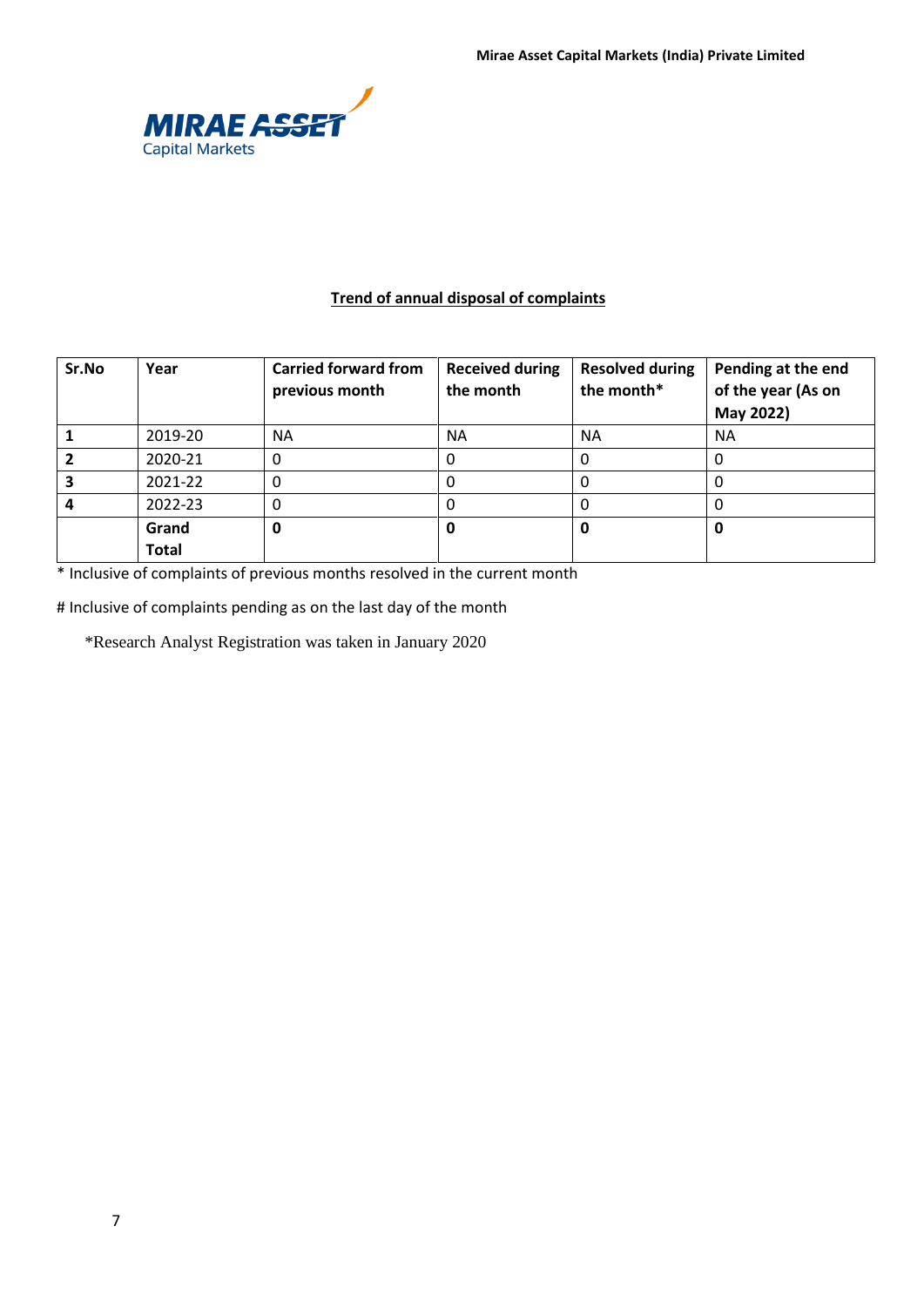

*Complaints received by Merchant Bankers bearing SEBI registration number INM000012485 for the month of May 2022*

| Sr.No          | <b>Received</b><br>from             | <b>Carried</b><br>forward from<br>previous<br>month | <b>Received</b><br>during the<br>month | <b>Resolved</b><br>during the<br>month* | Pending at<br>the end of<br>month $#$ | Pending<br>complaints ><br>3 month | <b>Average Resolution</b><br>time^ (in days) |
|----------------|-------------------------------------|-----------------------------------------------------|----------------------------------------|-----------------------------------------|---------------------------------------|------------------------------------|----------------------------------------------|
| $\mathbf{1}$   | Directly<br>from<br>Investors       | $\mathbf 0$                                         | $\Omega$                               | $\mathbf 0$                             | $\mathbf 0$                           | $\Omega$                           | 0                                            |
| $\overline{2}$ | <b>SEBI</b><br>(SCORES)             | $\mathbf{0}$                                        | $\Omega$                               | $\mathbf 0$                             | $\mathbf 0$                           | $\Omega$                           | $\Omega$                                     |
| 3              | Stock<br>Exchanges<br>(if relevant) | $\Omega$                                            | $\mathbf 0$                            | $\mathbf 0$                             | $\mathbf 0$                           | $\Omega$                           | $\Omega$                                     |
| $\overline{4}$ | Other<br>Sources (if<br>any)        | $\Omega$                                            | $\Omega$                               | $\mathbf 0$                             | $\mathbf 0$                           | $\Omega$                           | $\mathbf 0$                                  |
| 5              | Grand<br><b>Total</b>               | 0                                                   | $\Omega$                               | $\mathbf 0$                             | $\mathbf 0$                           | $\Omega$                           | 0                                            |

#### **Data for every month ending – May 2022**

## **Monthly trend for the financial year – FY 2022-23**

| Sr.No                   | <b>Month</b>          | <b>Carried forward from</b><br>previous month | <b>Received</b> | Resolved * | Pending **  |
|-------------------------|-----------------------|-----------------------------------------------|-----------------|------------|-------------|
| $\mathbf{1}$            | April 2022            | 0                                             | $\mathbf{0}$    | 0          | $\mathbf 0$ |
| $\overline{2}$          | May 2022              | 0                                             | 0               | 0          | 0           |
| 3                       | June 2022             |                                               |                 |            |             |
| $\overline{\mathbf{3}}$ | <b>July 2022</b>      |                                               |                 |            |             |
| 5.                      | August 2022           |                                               |                 |            |             |
| 6                       | September 2022        |                                               |                 |            |             |
| $\overline{7}$          | October 2022          |                                               |                 |            |             |
| 8                       | November 2022         |                                               |                 |            |             |
| 9                       | December 2022         |                                               |                 |            |             |
| 10                      | January 2023          |                                               |                 |            |             |
| 11                      | February 2023         |                                               |                 |            |             |
| $12 \overline{ }$       | <b>March 2023</b>     |                                               |                 |            |             |
|                         | Grand<br><b>Total</b> | $\mathbf{0}$                                  | 0               | 0          | 0           |

^ Average Resolution time is the sum total of time taken to resolve each complaint in days, in the current month divided by total number of complaints resolved in the current month

\* Inclusive of complaints of previous months resolved in the current month

# Inclusive of complaints pending as on the last day of the month